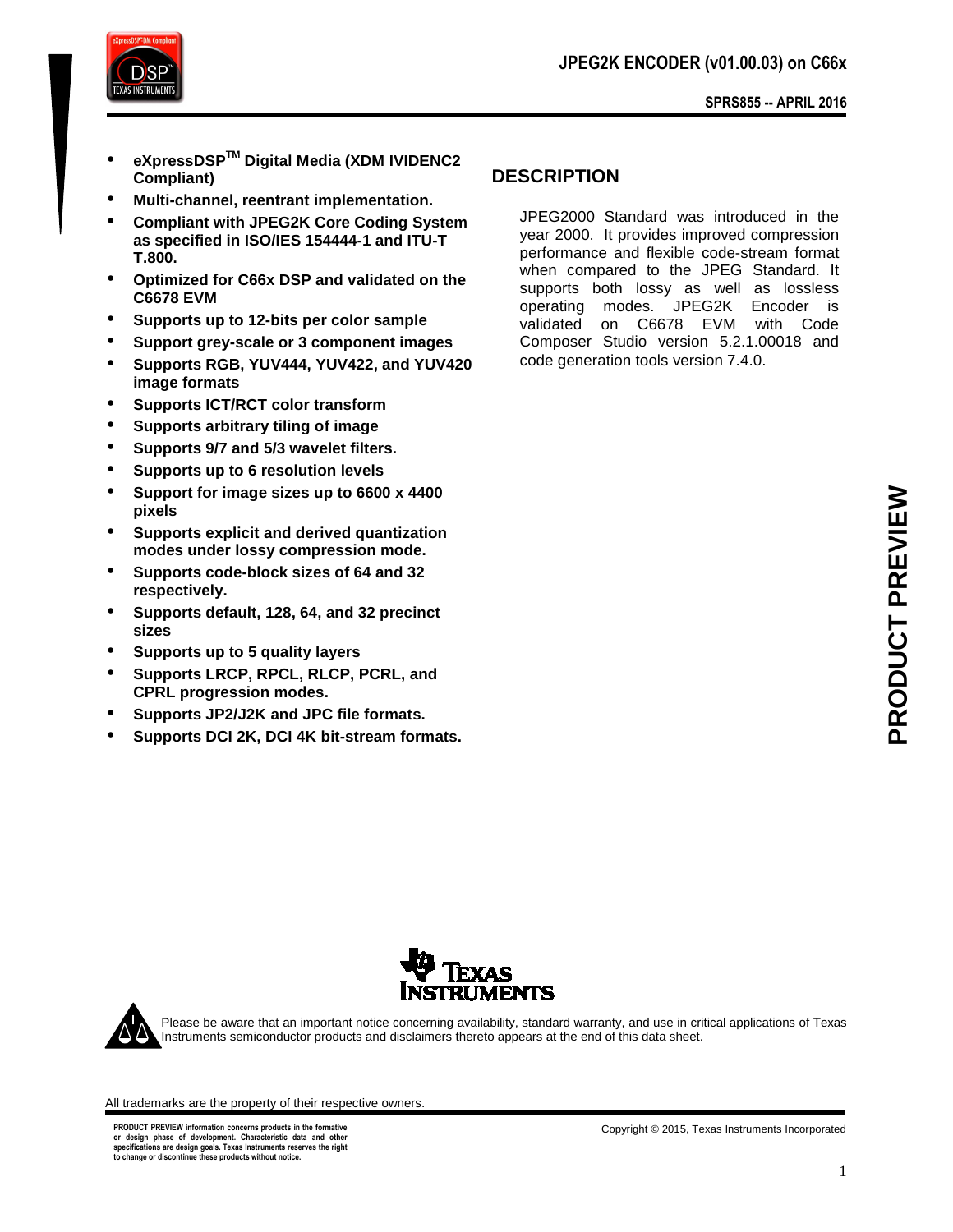

## **Summary of performance**

# **Table 1. Configuration Table**

| <b>CONFIGURATION</b>                                                                                          | ID         |
|---------------------------------------------------------------------------------------------------------------|------------|
| VGA Profile on 1-core (640 x 480, RGB, 8 bits per component)                                                  | J2K ENC L1 |
| 2K Digital Cinema Profile on 1-core (2048 x 858, RGB, 12 bits per component,<br>compression ratio = $0.16$ )  | J2K ENC L2 |
| 2K Digital Cinema Profile on 1-core (2048 x 858, RGB, 12 bits per component,<br>compression ratio = $0.08$ )  | J2K ENC L3 |
| 4K Digital Cinema Profile on 1-core (4096 x 1716, RGB, 12 bits per component,<br>compression ratio = $0.04$ ) | J2K ENC L4 |
| 6K Profile on 1-core (6600 x 4400, RGB,, 8 bits per component)                                                | J2K ENC L5 |
| Full HD Profile on 1-core (1920 x 1080, YUV 422, 10 bits per component, compression<br>ratio = $0.16$ )       | J2K ENC L6 |

### **Table 2. Cycles Information – Profiled on C6678 EVM with CGTools Version 7.4.0**

| <b>CONFIGURATION</b> | <b>PERFORMANCE STATISTICS</b><br>(IN MILLION CYCLES) <sup>1</sup>                                                                                                                                                                                      |                                         |  |
|----------------------|--------------------------------------------------------------------------------------------------------------------------------------------------------------------------------------------------------------------------------------------------------|-----------------------------------------|--|
|                      | <b>TEST DESCRIPTION</b>                                                                                                                                                                                                                                | <b>MILLION</b><br>CYCLES <sup>2,3</sup> |  |
| J2K ENC L1           | Orig01_bird_vga.ppm (640 x 480, 8 bits per components,<br>lossless mode, decomposition level = 5, progression order =<br>cprl)                                                                                                                         | 206.7                                   |  |
| J2K_ENC_L1           | Orig01_bird_vga.ppm (640 x 480, 8 bits per components,<br>rate = $0.25$ , explicit quantization, decomposition level = $5$ ,<br>progression order $=$ cprl)                                                                                            | 166.6                                   |  |
| J2K_ENC_L1           | Orig01_bird_vga.ppm (640 x 480, 8 bits per components,<br>rate = $0.1$ , explicit quantization, decomposition level = $5$ ,<br>progression order = cprl)                                                                                               | 165.6                                   |  |
| J2K_ENC_L2           | MM_2K_XYZ_1256.ppm (2048 x 858, 12 bits per<br>component, rate = $0.16$ , mct enabled, explicit quantization,<br>decomposition level = 5, progression order = $cprl$ )                                                                                 | 964                                     |  |
| J2K_ENC_L3           | MM_2K_XYZ_1256.ppm (2048 x 858, 12 bits per<br>component, rate $= 0.08$ , mct enabled, explicit quantization,<br>decomposition level = $5$ , progression order = cprl)                                                                                 | 1022                                    |  |
| J2K ENC L4           | Reel_2ab_1256_12b.ppm (4096 x 1716, 12 bits per<br>component, rate $= 0.04$ , mct enabled, explicit quantization,<br>decomposition level = $6$ , progression order = cprl)                                                                             | 2876                                    |  |
| J2K_ENC_L5           | image000002b.ppm (6600 x 4400, 8 bits per component,<br>rate $= 0.03$ , mct enabled, explicit quantization,<br>decomposition level = $6$ , progression order = pcrl, code-<br>block size 64 x 64, precinct size = default, tile size = $512 x$<br>512) | 7843                                    |  |

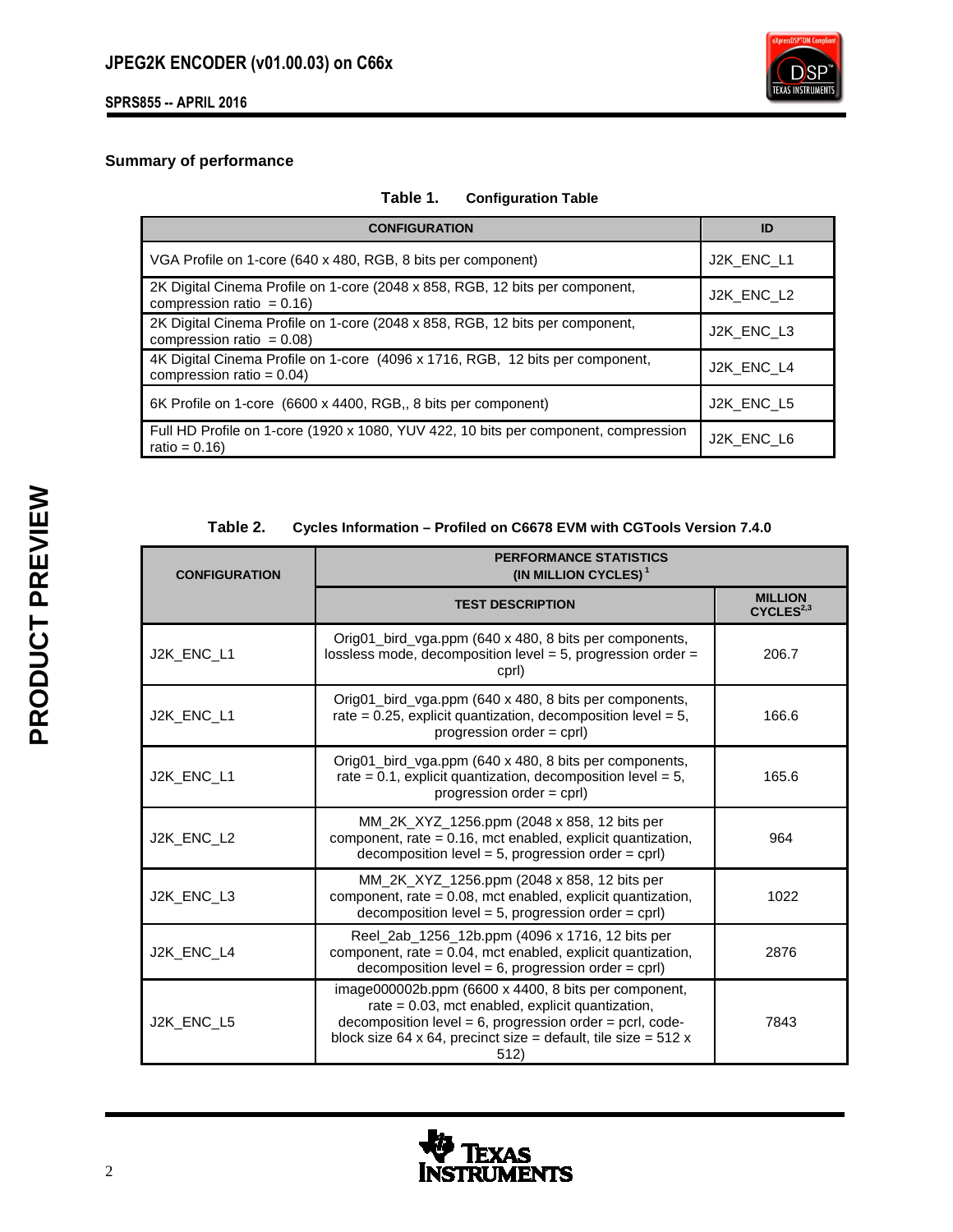

| J2K ENC L6 | Ducks take off.yuv (1920x1080, 10 bits per component,<br>rate $= 0.16$ , mct enabled, explicit quantization,<br>decomposition level = 5, progression order = cprl) | 814 |
|------------|--------------------------------------------------------------------------------------------------------------------------------------------------------------------|-----|
|------------|--------------------------------------------------------------------------------------------------------------------------------------------------------------------|-----|

<sup>1</sup>Program placed in SL2, I/O buffers in external memory, stack in LL2, 32-KB L1P Cache, 32-KB L1D Cache, 64-KB L2 Cache, DDR speed at 1333 MHz, DSP at 1250 MHz.

2 The MCycles numbers reported in this column were measured while running only on Core-0 of the device, while the other 7 cores were idling. If the codec is loaded on all 8 cores, the cycles consumed would be 6-10% higher, primarily due to DDR contention

 $3$ The MCycles numbers reported in this column are for a single Image in the video sequence

|                         | <b>MEMORY STATISTICS</b> |                    |                       |              |                   |
|-------------------------|--------------------------|--------------------|-----------------------|--------------|-------------------|
| <b>CONFIGURATION ID</b> | <b>PROGRAM</b>           | <b>DATA MEMORY</b> |                       |              |                   |
|                         | MEMORY <sup>2</sup>      | <b>INTERNAL</b>    | EXTERNAL <sup>3</sup> | <b>STACK</b> | <b>TOTAL DATA</b> |
|                         |                          |                    |                       |              |                   |
| J2K _ ENC _L1           | 137 KB                   | 290 KB             | 10319 KB              | 2 KB         | 10748 KB          |
| J2K ENC L2              | 137 KB                   | 290 KB             | 10319 KB              | 2 KB         | 10748 KB          |
| J2K ENC L3              | 137 KB                   | 290 KB             | 10319 KB              | 2 KB         | 10748 KB          |
| J2K ENC L4              | 137 KB                   | 290 KB             | 10319 KB              | 2 KB         | 10748 KB          |
| J2K ENC L5              | 137 KB                   | 290 KB             | 10319 KB              | 2 KB         | 10748 KB          |
| J2K ENC L6              | 137 KB                   | 290 KB             | 10319 KB              | 2 KB         | 10748 KB          |

## **Table 3. Memory Statistics - Generated with Code Generation Tools Version 7.4.0**

All memory requirements are expressed in kilobytes (1 kilobyte = 1024 bytes)<br><sup>2</sup>Program placed in SL2

<sup>3</sup>External memory placed in DDR3

#### **Table 4. Internal Data Memory Split-up**

| <b>CONFIGURATION ID</b> | DATA MEMORY - INTERNAL <sup>4</sup> |                |                             |  |
|-------------------------|-------------------------------------|----------------|-----------------------------|--|
|                         | <b>CONSTANTS</b>                    | <b>SCRATCH</b> | <b>INSTANCE<sup>5</sup></b> |  |
| J2K _ ENC _L1           | 3 KB                                | 280 KB         | 7 KB                        |  |
| J2K ENC L2              | 3 KB                                | 280 KB         | 7 KB                        |  |
| $J2K$ $\_$ $ENC$ $\_L3$ | 3 KB                                | 280 KB         | 7 KB                        |  |
| J2K ENC L4              | 3 KB                                | 280 KB         | 7 KB                        |  |
| J2K ENC L5              | 3 KB                                | 280 KB         | 7 KB                        |  |
| J2K ENC L6              | 3 KB                                | 280 KB         | 7 KB                        |  |

<sup>4</sup>Constants are placed in SL2 and Scratch buffer is placed in LL2. All memory requirements are expressed in kilobytes and there

could be a variation of around 1-2% in numbers.<br><sup>5</sup>I/O buffers not included. Some of the instance memory buffers could be scratch

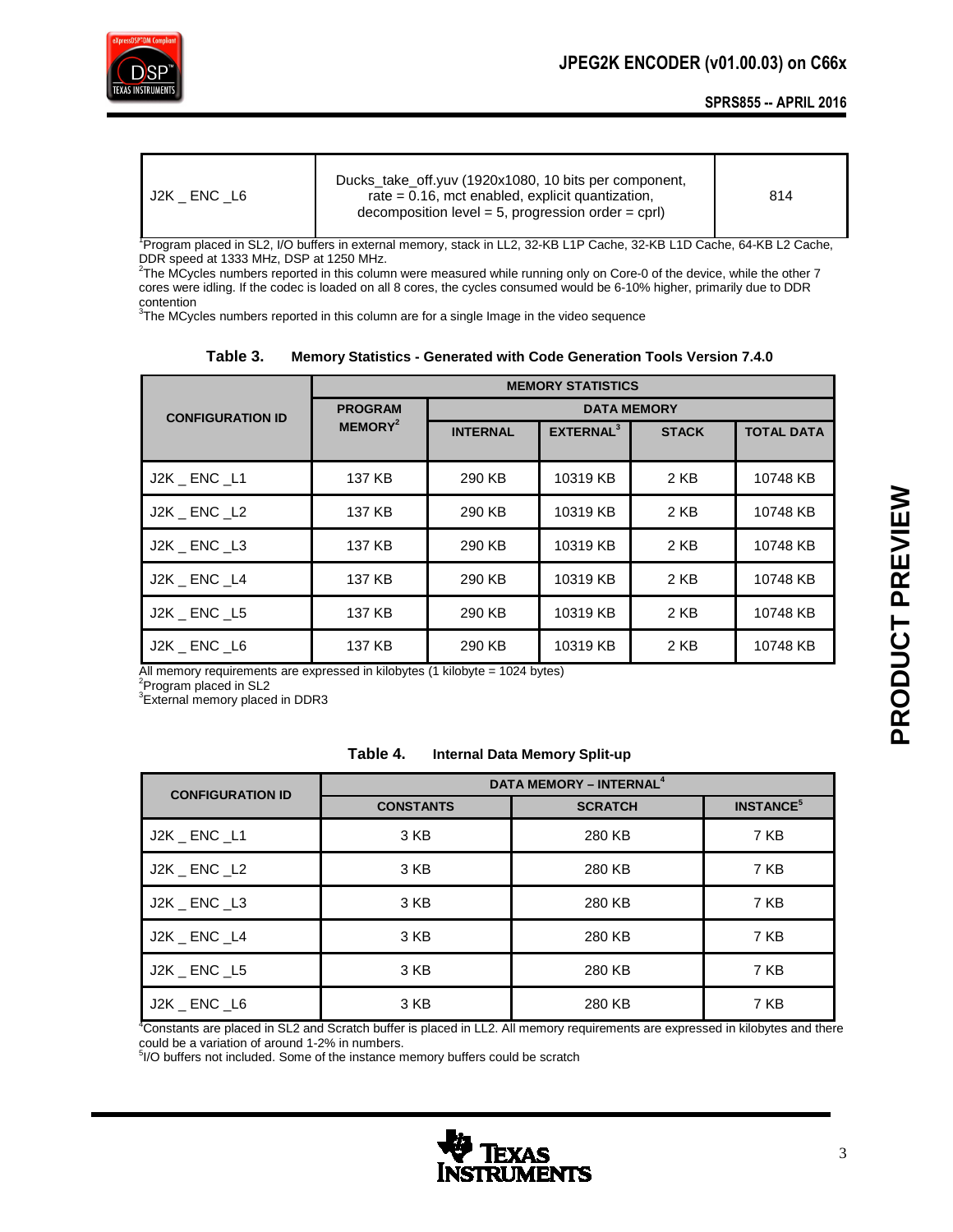

#### **notes**

- Evaluation version performance values may be higher than the values specified in the performance table.
- Input buffer size for supporting up to 6600 x 4400 frame size and 16-bits per color component requires 166.2 MB.
- Maximum output buffer size allowed for a given input bit-stream is 16 MB.
- The performances obtained in Table 2 are sensitive to algorithm code placement. Refer the sample linker file provided in the test application setup for algorithm code placement. This is used for profiling in Table 2.
- Memory configuration:
	- − L1P: 32 KB program cache
	- − L1D: 32 KB data cache
	- − L2: 64 KB cache
- The algorithm uses 6 EDMA channels. Channel 0 to 5 use a maximum of 6 PARAM sets.

### **references**

|    | <b>ITU-T T.800</b>        | Information technology - JPEG 2000 image coding                                        |  |  |
|----|---------------------------|----------------------------------------------------------------------------------------|--|--|
|    | ISO/IEC 15444-1           | system: Core coding system (2004)                                                      |  |  |
| 2. | ITU-T T.803               | Information technology -- JPEG 2000 image coding<br>system: Conformance Testing (2004) |  |  |
|    | ISO/IEC 15444-4           |                                                                                        |  |  |
| 3. | <b>DCI</b> Specifications | Digital Cinema System Specification Version 1.2,<br>March 07, 2008.                    |  |  |

## **glossary**

| Constants | Elements that go into const memory section                                                                    |
|-----------|---------------------------------------------------------------------------------------------------------------|
| Scratch   | Memory space that can be reused across different instances of the algorithm or across<br>different algorithms |
| Shared    | Sum of Constants and Scratch                                                                                  |
| Instance  | Memory that contains persistent information - allocated for each instance of the<br>algorithm                 |

#### **acronyms**

| <b>XDAIS</b> | eXpressDSP Algorithm Interface Standard |
|--------------|-----------------------------------------|
| XDM          | eXpressDSP Digital Media                |

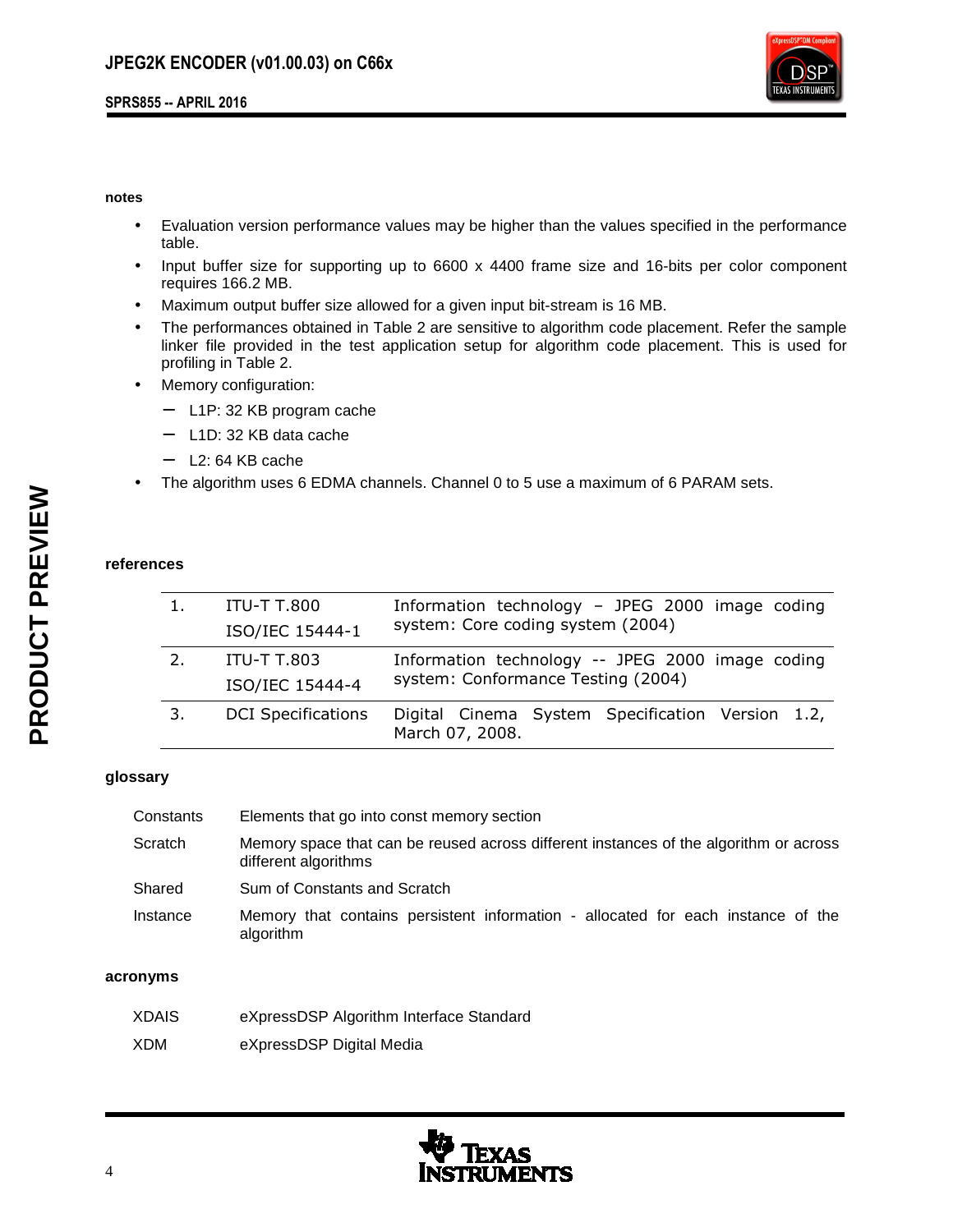

DMA Direct Memory Access EVM Evaluation Module JPEG Joint Picture Expert Group MJPEG Motion JPEG ISO International Organization for Standardization ITU-T International Telecommunications Union – Telecommunications Standardization Sector